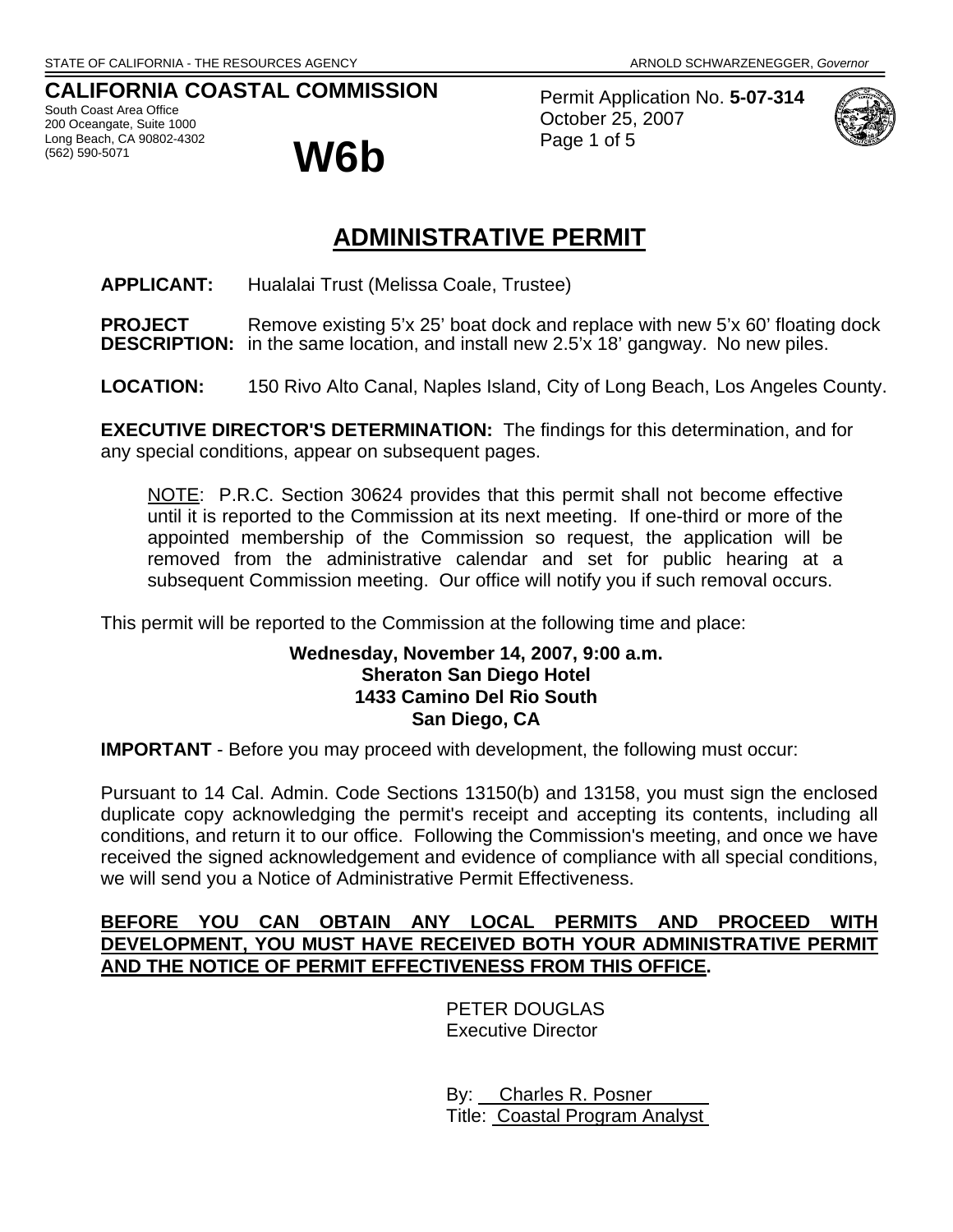## 5-07-314 Page 2 of 5

## **STANDARD CONDITIONS:**

- 1. Notice of Receipt and Acknowledgment. The permit is not valid and development shall not commence until a copy of the permit, signed by the permittee or authorized agent, acknowledging receipt of the permit and acceptance of the terms and conditions, is returned to the Commission office.
- 2. Expiration. If development has not commenced, the permit will expire two years from the date this permit is reported to the Commission. Development shall be pursued in a diligent manner and completed in a reasonable period of time. Application for extension of the permit must be made prior to the expiration date.
- 3. Interpretation. Any questions of intent or interpretation of any term or condition will be resolved by the Executive Director or the Commission.
- 4. Assignment. The permit may be assigned to any qualified person, provided assignee files with the Commission an affidavit accepting all terms and conditions of the permit.
- 5. Terms and Conditions Run with the Land. These terms and conditions shall be perpetual, and it is the intention of the Commission and the permittee to bind all future owners and possessors of the subject property to the terms and conditions.

#### **SPECIAL CONDITIONS:** See Page Four.

# **EXECUTIVE DIRECTOR'S DETERMINATION (continued):**

The Executive Director hereby determines that the proposed development is a category of development which, pursuant to PRC Section 30624, qualifies for approval by the Executive Director through the issuance of an Administrative Permit. Subject to Standard and Special Conditions as attached, said development is in conformity with the provisions of Chapter 3 of the Coastal Act of 1976 and will not have any significant impacts on the environment within the meaning of the California Environmental Quality Act. If located between the nearest public road and the sea, this development is in conformity with the public access and public recreation policies of Chapter 3.

#### **FINDINGS FOR EXECUTIVE DIRECTOR'S DETERMINATION:**

#### **A. Project Description**

The proposed project involves the replacement of a private residential boat dock on Naples Island in southeast Long Beach (Exhibit #2). The rectangular dock being replaced is 5'x 25', and the proposed new dock is 5' x 60' (Exhibit #5). No piles are necessary, as the new dock will be attached to existing davits that hang from the vertical seawall. A new 2.5'x 18' gangway, attached to the existing 3'x 4' platform landing, will provide access to the private dock.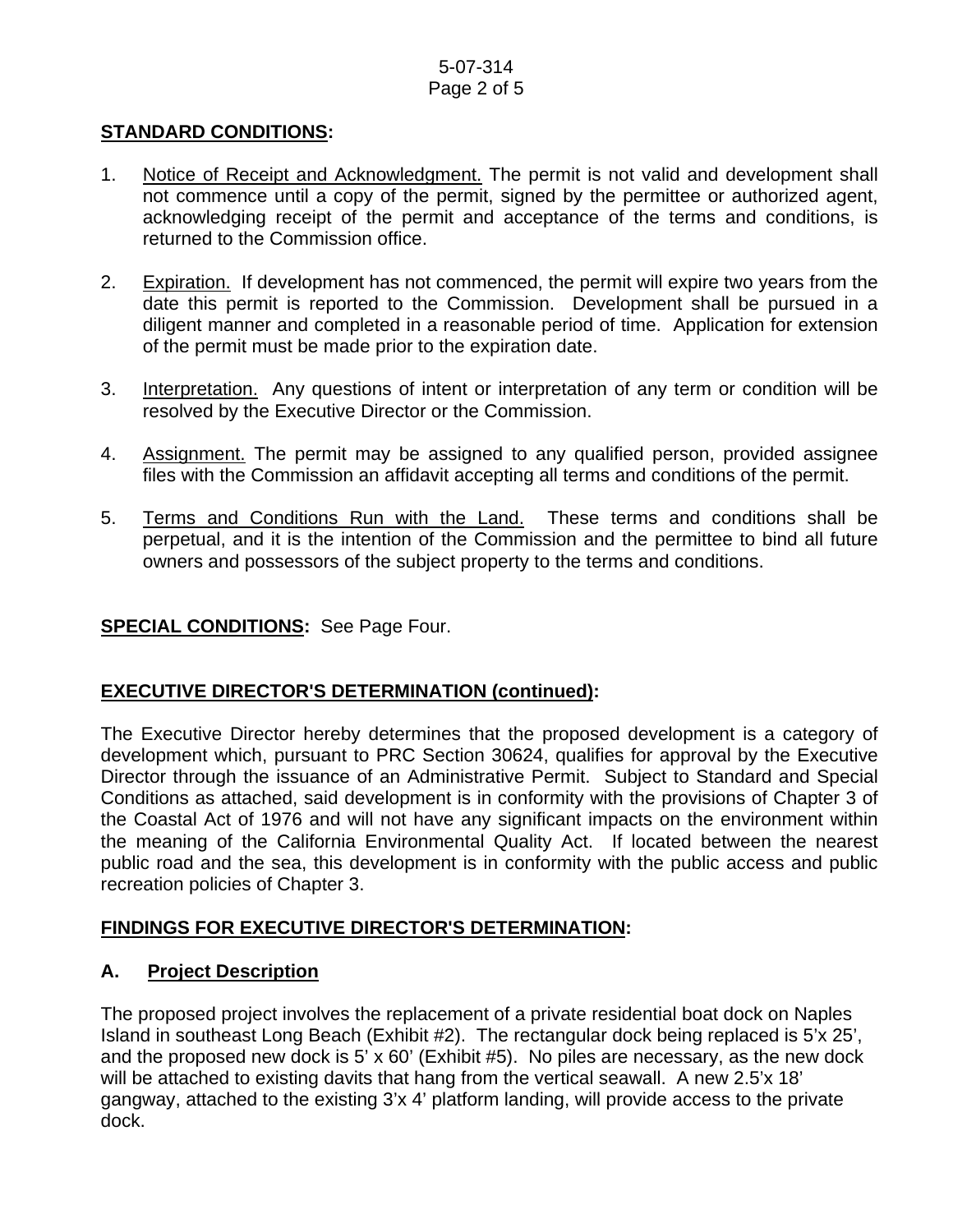The proposed project is in Rivo Alto Canal, situated between the canal's vertical seawall and the City Pierhead Line (Exhibit #4). The proposed dock is associated with the adjacent singlefamily residence and is for boating recreation purposes. The proposed project will not interfere with the public accessway that exists immediately inland of the seawall in this location. Eelgrass beds will not be disturbed by the proposed project as no disturbance of the canal bottom is proposed or permitted. Also, the National Marine Fisheries Service has found that eelgrass is not usually found within dock areas situated directly adjacent to the Naples Island seawalls with no inter-tidal beach zones (like this site). The proposed project has received an "Approval in Concept" stamp from the City of Long Beach Planning Department and the City of Long Beach Marine Bureau. The applicant is in the process of applying for a permit from the U.S. Army Corps of Engineers.

# **B. Recreational Marine Resources**

The proposed recreational boat dock development and its associated structures do not result in the fill of coastal waters and are an allowable and encouraged marine related use. The proposed dock work will not have any significant adverse effect on sensitive marine resources, such as eelgrass. Therefore, the Commission finds that the proposed development, which is to be used solely for recreational boating purposes, conforms with Section 30224 of the Coastal Act.

# **C. Water Quality**

The proposed dock work will be occurring on or within coastal waters. The storage or placement of construction material, debris, or waste in a location where it could be discharged into coastal waters would result in an adverse effect on the marine environment. To reduce the potential for construction related impacts on water quality, the Commission imposes special conditions requiring, but not limited to, the appropriate storage and handling of construction equipment and materials to minimize the potential of pollutants to enter coastal waters and for the use of on-going best management practices following construction. As conditioned, the Commission finds that the development conforms with Sections 30230 and 30231 of the Coastal Act.

# **D. Public Access**

As conditioned, the proposed development will not have any new adverse impact on public access to the coast or to nearby recreational facilities. Thus, as conditioned, the proposed development conforms with Sections 30210 through 30214, Sections 30220 through 30224, and 30252 of the Coastal Act.

# **E. Local Coastal Program**

A coastal development permit is required from the Commission for the proposed development because it is located within the Commission's area of original jurisdiction. The Commission's standard of review for the proposed development is the Chapter 3 policies of the Coastal Act. The City of Long Beach certified LCP is advisory in nature and may provide guidance. The Commission certified the City of Long Beach LCP on July 22, 1980. As conditioned, the proposed development is consistent with Chapter 3 of the Coastal Act and with the certified LCP for the area.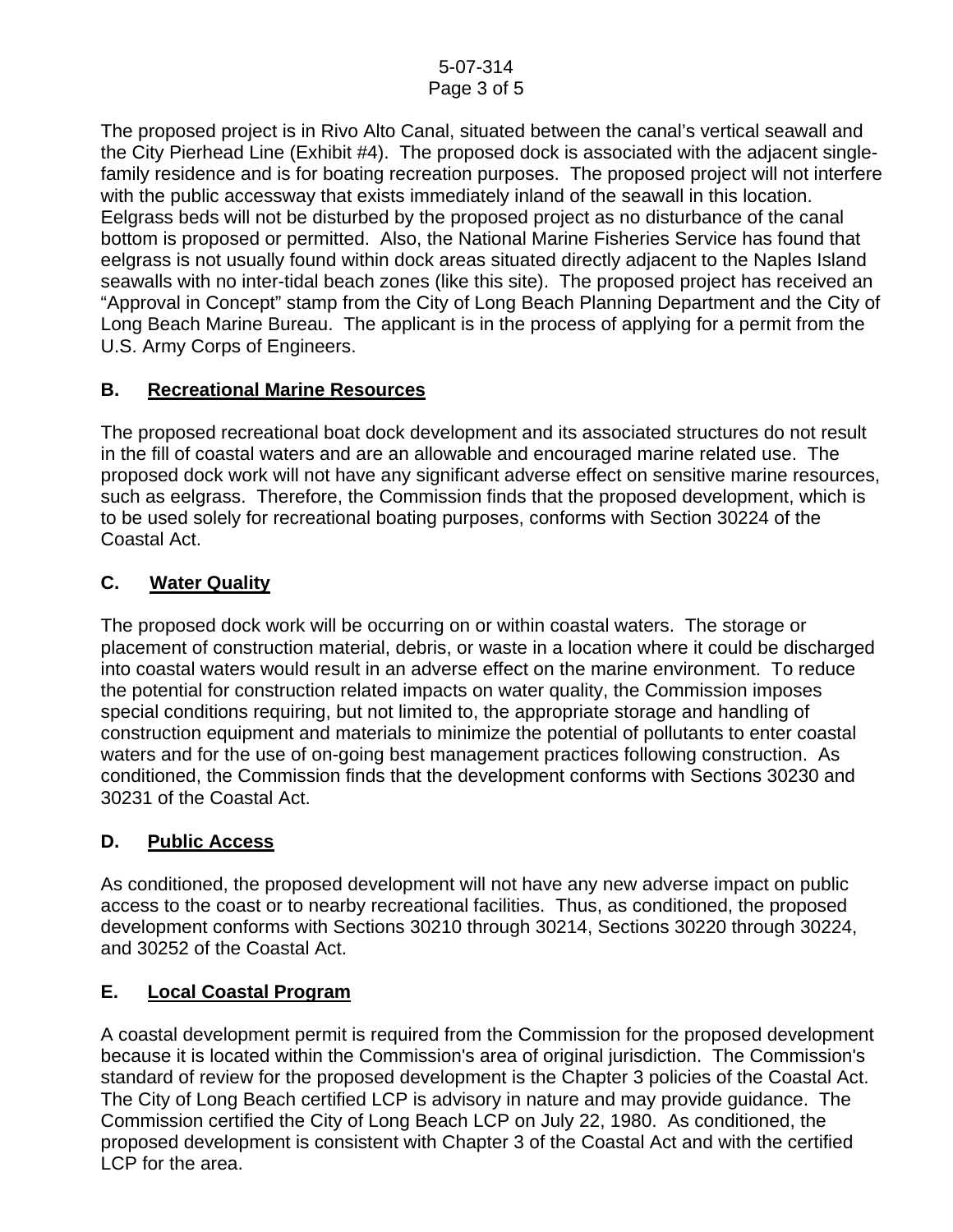# **F. California Environmental Quality Act (CEQA)**

As conditioned, there are no feasible alternatives or feasible mitigation measures available which would substantially lessen any significant adverse effect which the activity may have on the environment. Therefore, the Commission finds that the proposed project, as conditioned to mitigate the identified impacts, is the least environmentally damaging feasible alternative and can be found consistent with the requirements of the Coastal Act to conform to CEQA.

# **SPECIAL CONDITIONS:**

# **1. Permit Compliance**

 The permitted use of the approved development is for boating related uses only. All development must occur in strict compliance with the proposal as set forth in the application for permit, subject to any special conditions. Any deviation from the approved plans must be submitted for review by the Executive Director to determine whether an amendment to this coastal development permit is required.

# **2. Construction Responsibilities and Debris Removal**

- a) No construction materials, equipment, debris, or waste will be placed or stored where it may be subject to wave, wind, or rain erosion and dispersion.
- b) Any and all construction material shall be removed from the site within ten days of completion of construction and disposed of at an appropriate location.
- c) Machinery or construction materials not essential for project improvements are prohibited at all times in the subtidal or intertidal zones.
- d) If any disturbance of the bottom occurs during construction, a silt curtain will be utilized to control turbidity.
- e) Floating booms will be used to contain debris discharged into coastal waters and any debris discharged will be removed as soon as possible but no later than the end of each day.
- f) Divers will recover non-buoyant debris discharged into coastal waters as soon as possible after loss.

#### **3. Best Management Practices (BMP) Program**

By acceptance of this permit, the applicant agrees that the long-term water-borne berthing of boat(s) in the approved dock and/or boat slip will be managed in a manner that protects water quality pursuant to the implementation of the following BMPs.

- a) Boat Cleaning and Maintenance Measures:
	- 1. In-water top-side and bottom-side boat cleaning shall minimize the discharge of soaps, paints and debris.
	- 2. In-the-water hull scraping or any process that occurs under water that results in the removal of paint from boat hulls is prohibited. Only detergents and cleaning components that are designated by the manufacturer as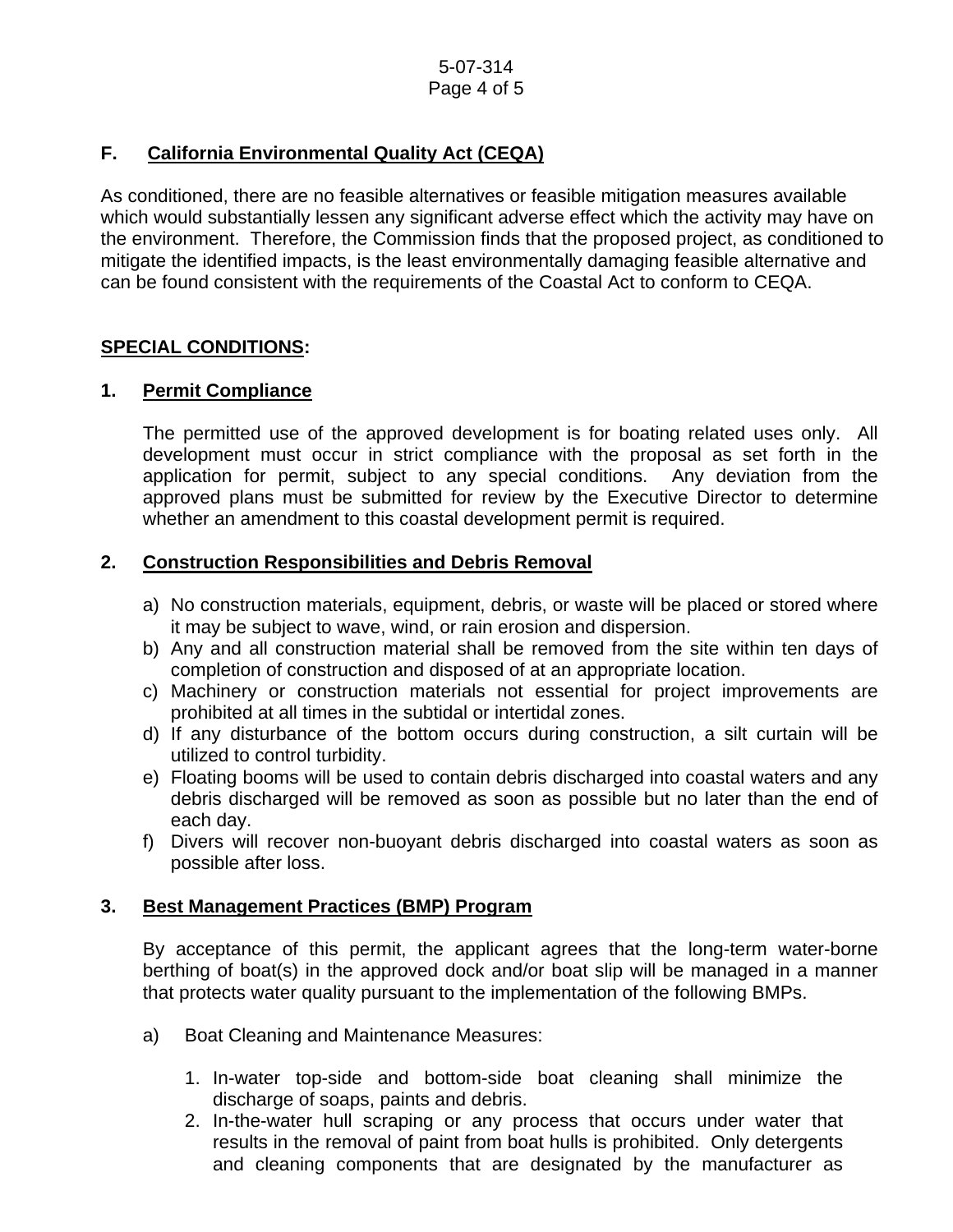#### 5-07-314 Page 5 of 5

phosphate-free and biodegradable shall be used, and only minimal amounts shall be used.

- 3. The applicant shall minimize the use of detergents and boat cleaning and maintenance products containing ammonia, sodium hypochlorite, chlorinated solvents, petroleum distillates or lye.
- b) Solid and Liquid Waste Management Measures:

All trash, recyclables, and hazardous wastes or potential water contaminants, including old gasoline or gasoline with water, absorbent materials, oily rags, lead acid batteries, anti-freeze, waste diesel, kerosene and mineral spirits shall be disposed of in a proper manner and shall not at any time be disposed of in the water or gutter.

c) Petroleum Control Management Measures:

Oil absorbent materials should be examined at least once a year and replaced as necessary. The applicant shall recycle the materials, if possible, or dispose of them in accordance with hazardous waste disposal regulations. The boaters are encouraged to regularly inspect and maintain engines, seals, gaskets, lines and hoses in order to prevent oil and fuel spills. Boaters are also encouraged to use preventive engine maintenance, oil absorbents, bilge pump-out services, or steam cleaning services as much as possible to clean oily bilge areas. Clean and maintain bilges. Do not use detergents while cleaning. The use of soaps that can be discharged by bilge pumps is discouraged.

#### **4. Public Access along the Waterway**

The proposed project shall not interfere with public access and use of the public walkway that runs along Rivo Alto Canal.

# **ACKNOWLEDGMENT OF PERMIT RECEIPT/ACCEPTANCE OF CONTENTS:**

\_\_\_\_\_\_\_\_\_\_\_\_\_\_\_\_\_\_\_\_\_\_\_\_\_\_\_\_ \_\_\_\_\_\_\_\_\_\_\_\_\_\_\_\_\_\_\_\_\_\_

I/We acknowledge that I/we have received a copy of this permit and have accepted its contents including all conditions.

Applicant's Signature **Date of Signing**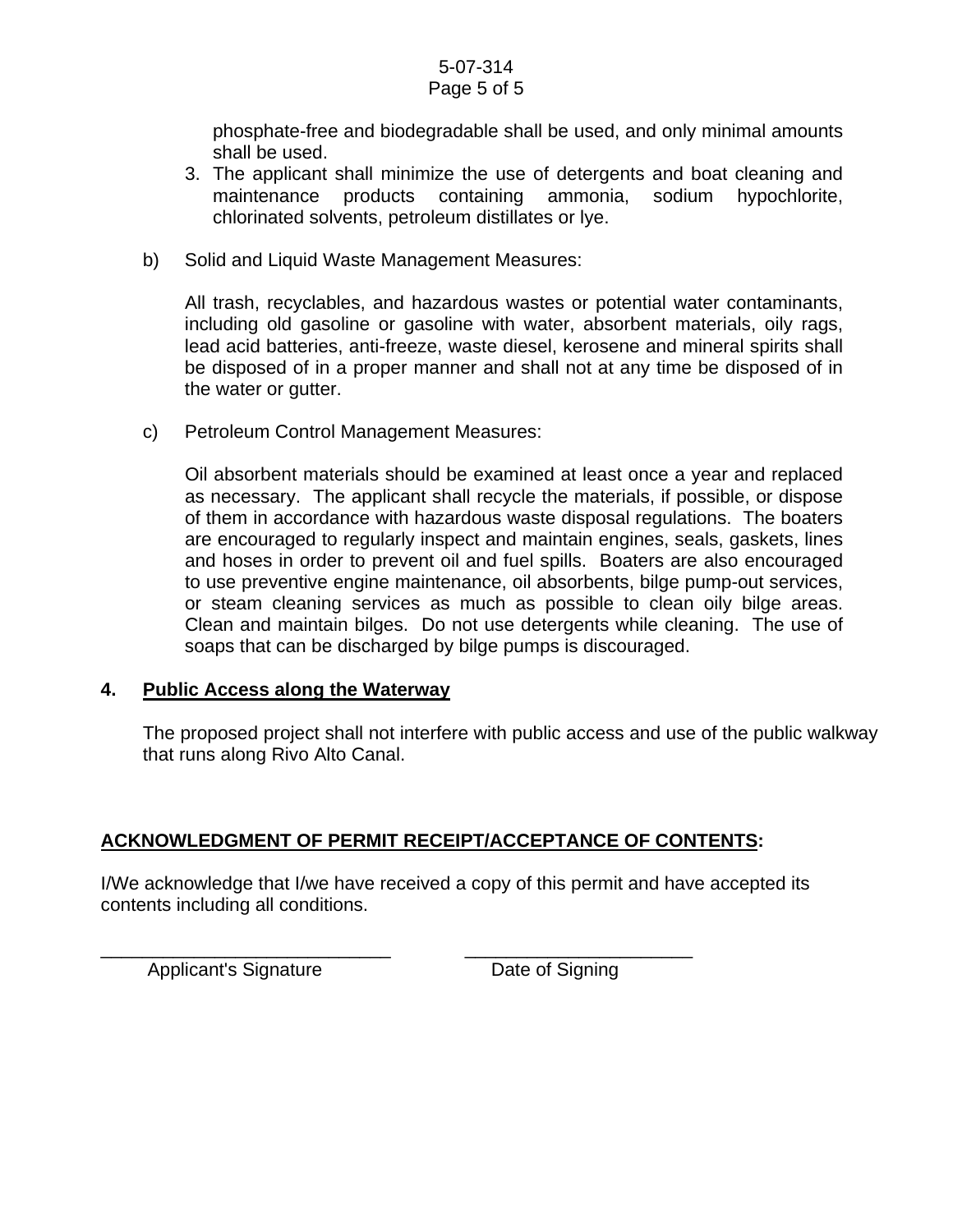# **City of Long Beach**

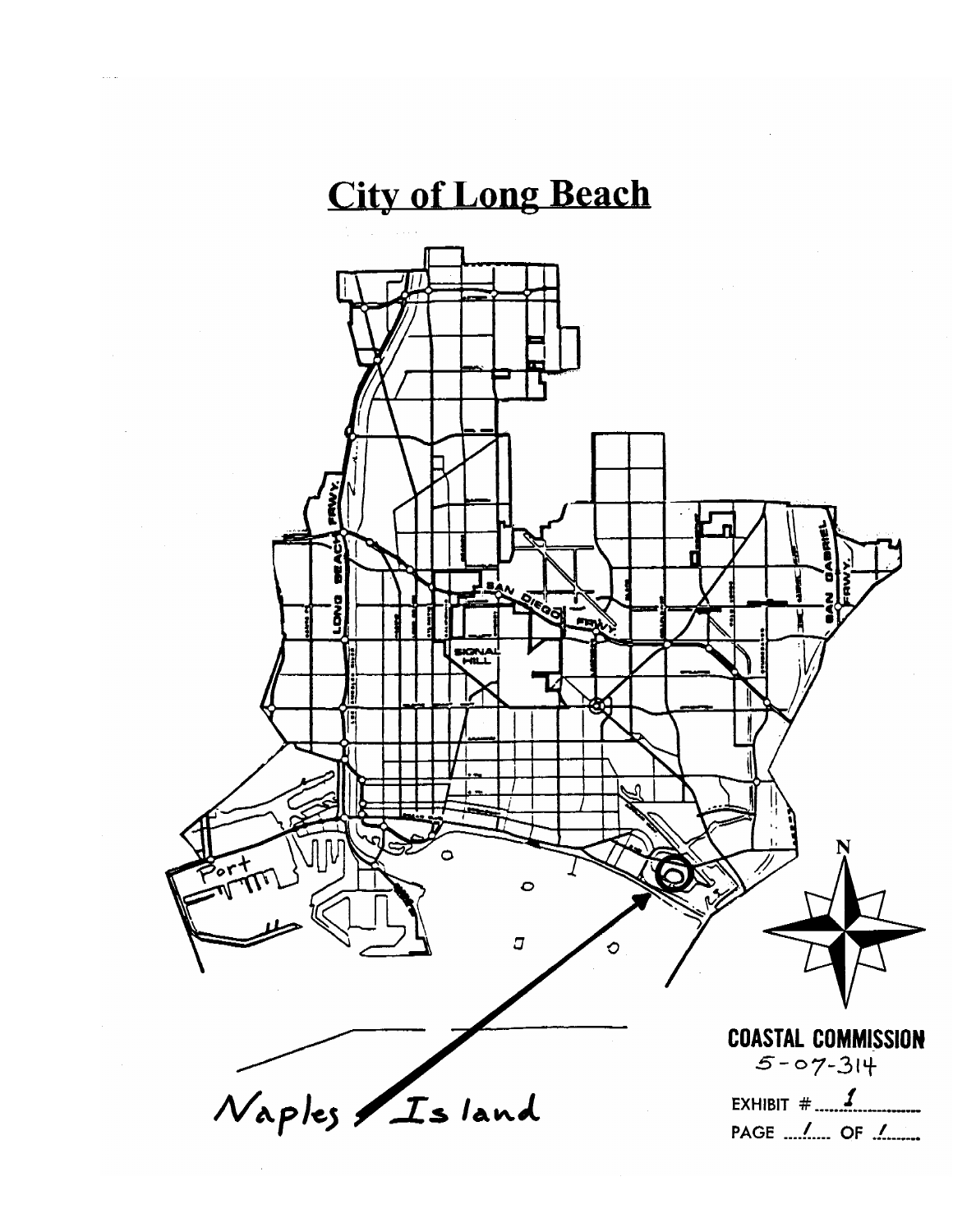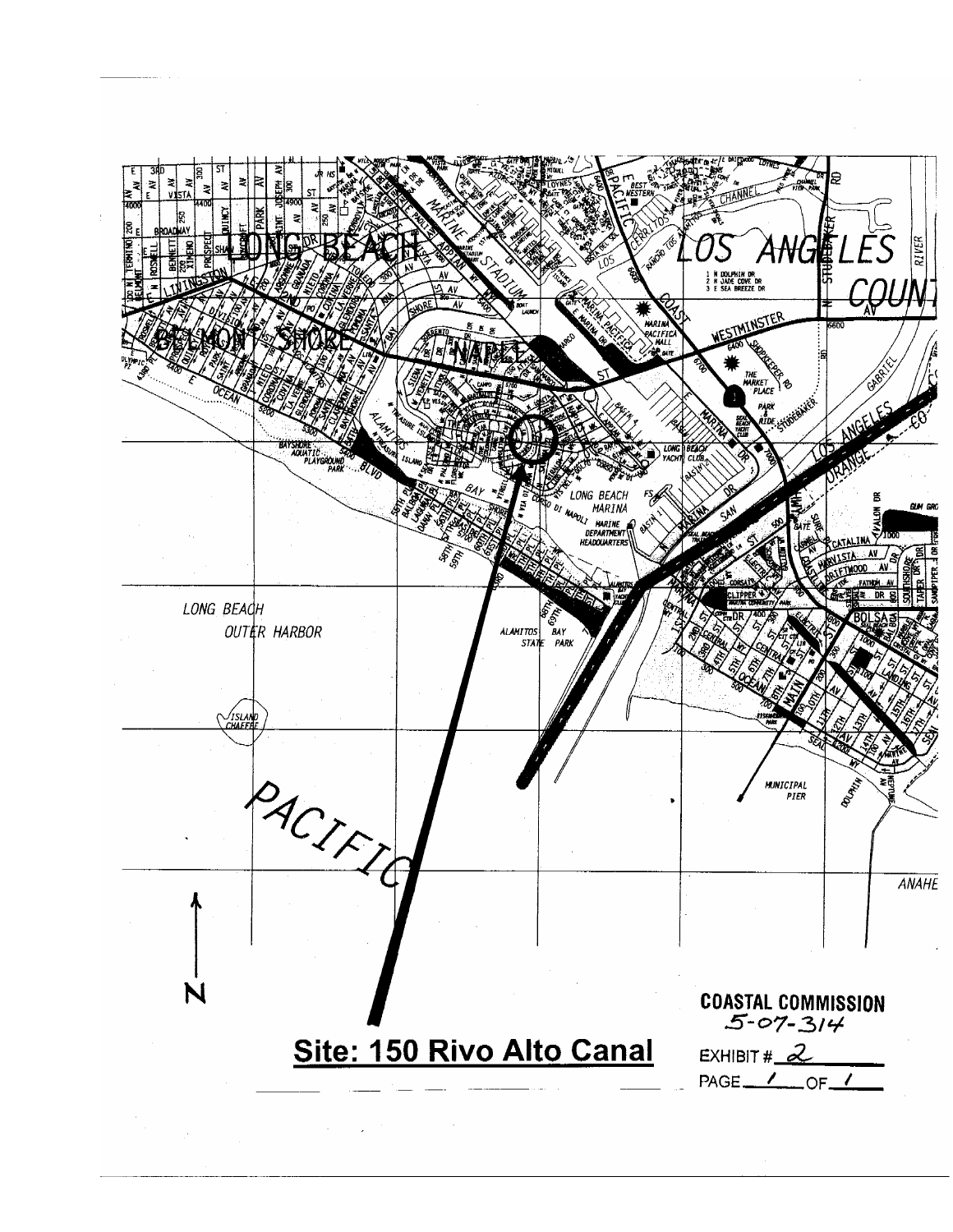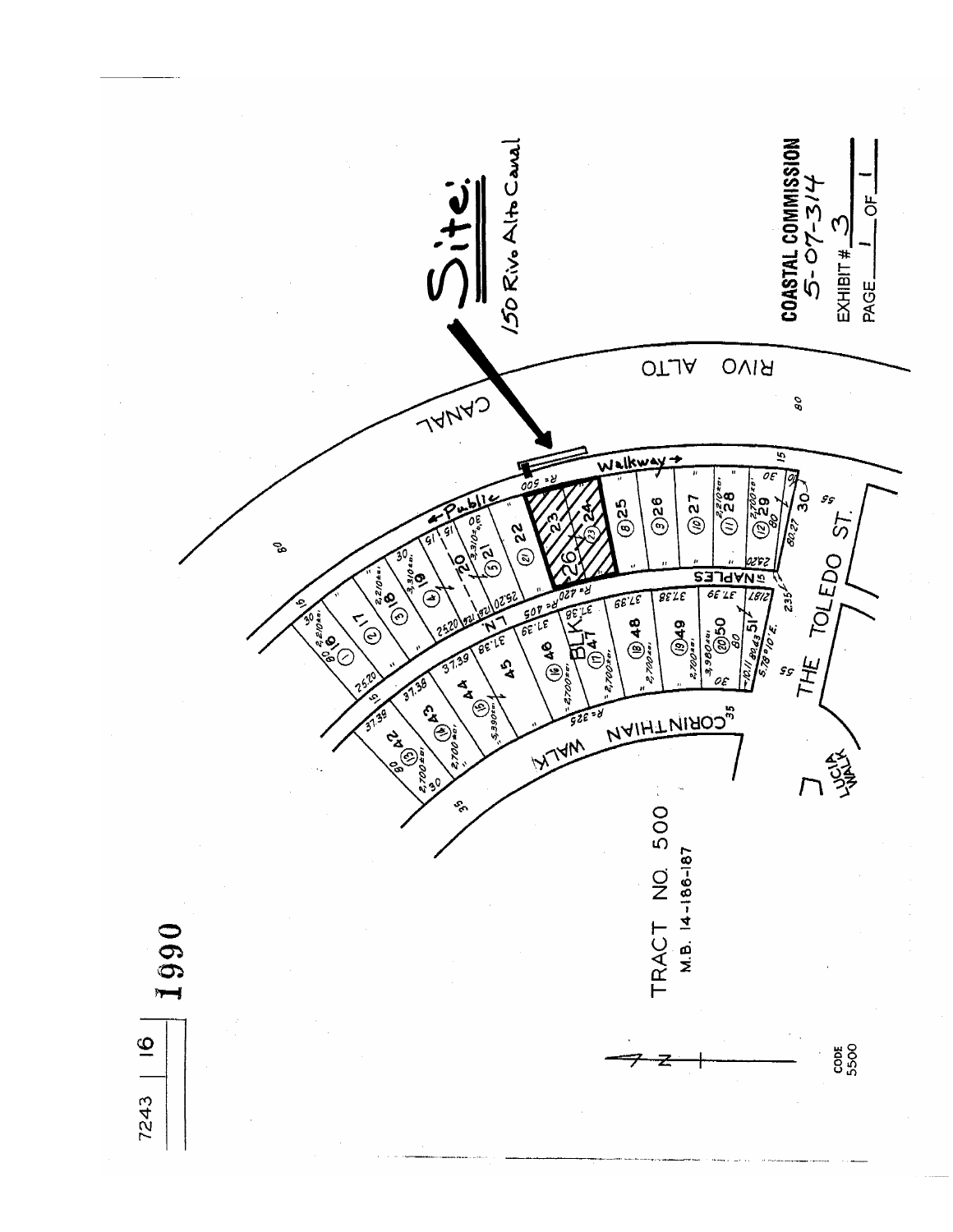

 $PAGE$   $I$  of  $I$ 

 $\small\sqrt{ }$